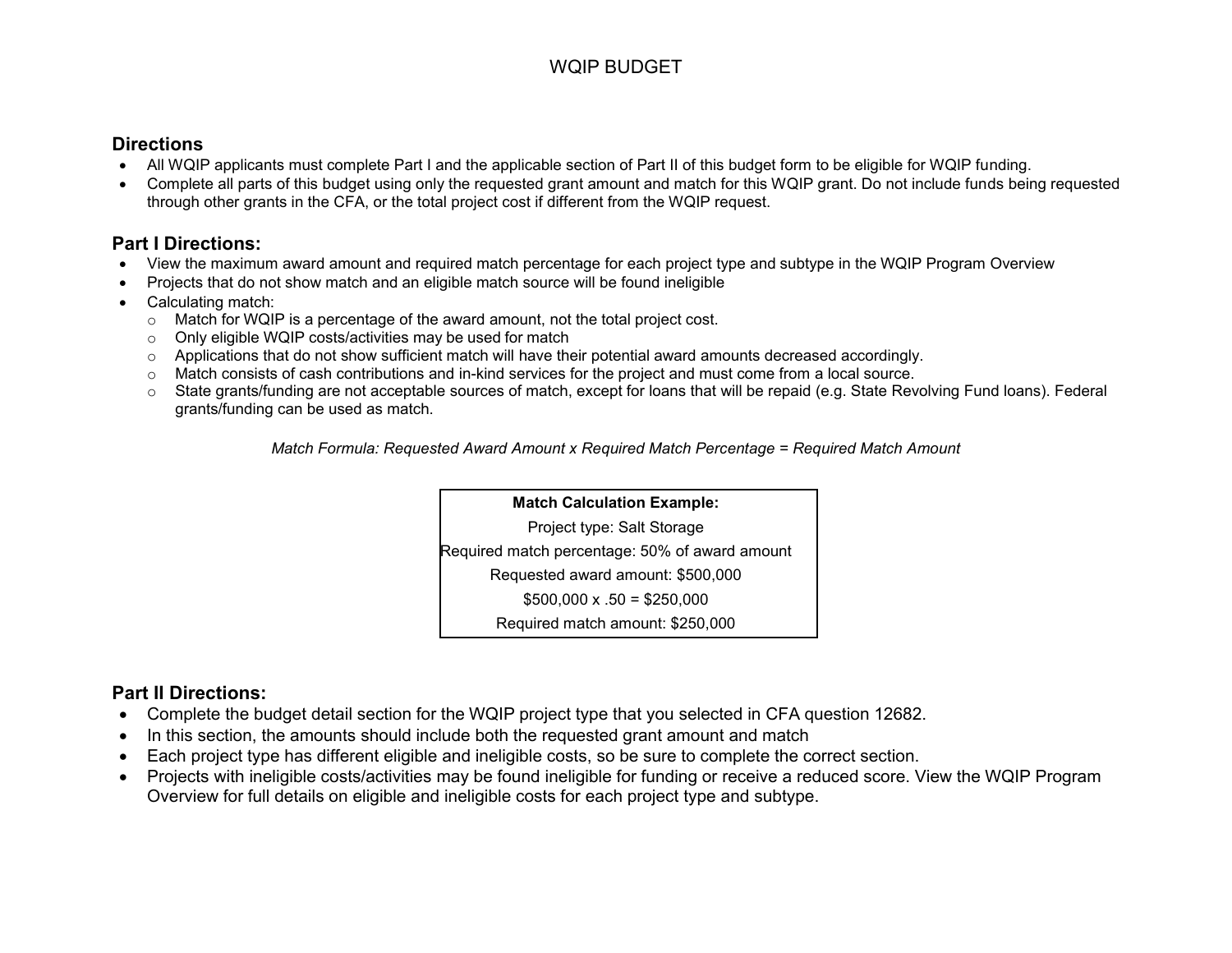#### WQIP BUDGET Part I: Budget Summary

| Project Name:L                     |  |  |
|------------------------------------|--|--|
| Organization Name:                 |  |  |
| Project Type: Select Project Type- |  |  |

#### **BUDGET SUMMARY**

| Project Type.  -Select Project Type-<br><b>BUDGET SUMMARY</b>                                                     |    |        |        |  |
|-------------------------------------------------------------------------------------------------------------------|----|--------|--------|--|
| Match %<br><b>TOTAL</b><br><b>Funding Amount</b><br><b>Match Funds</b><br><b>Requested through</b><br><b>WQIP</b> |    |        |        |  |
|                                                                                                                   | 0% | \$0.00 | \$0.00 |  |

Match source: **Match source: Match** source:

#### **JUMP TO PART II: PROJECT TYPE SPECIFIC DETAIL**

[Wastewater Treatment Improvement](#page-2-0)  [Non-Agricultural Nonpoint Source Abatement and Control](#page-3-0) Land

[Acquisition for Source Water Protection](#page-5-0) 

[Salt Storage](#page-7-0) 

Aquatic Connectivity Restoration [or Marine District Habitat Restoration](#page-8-0)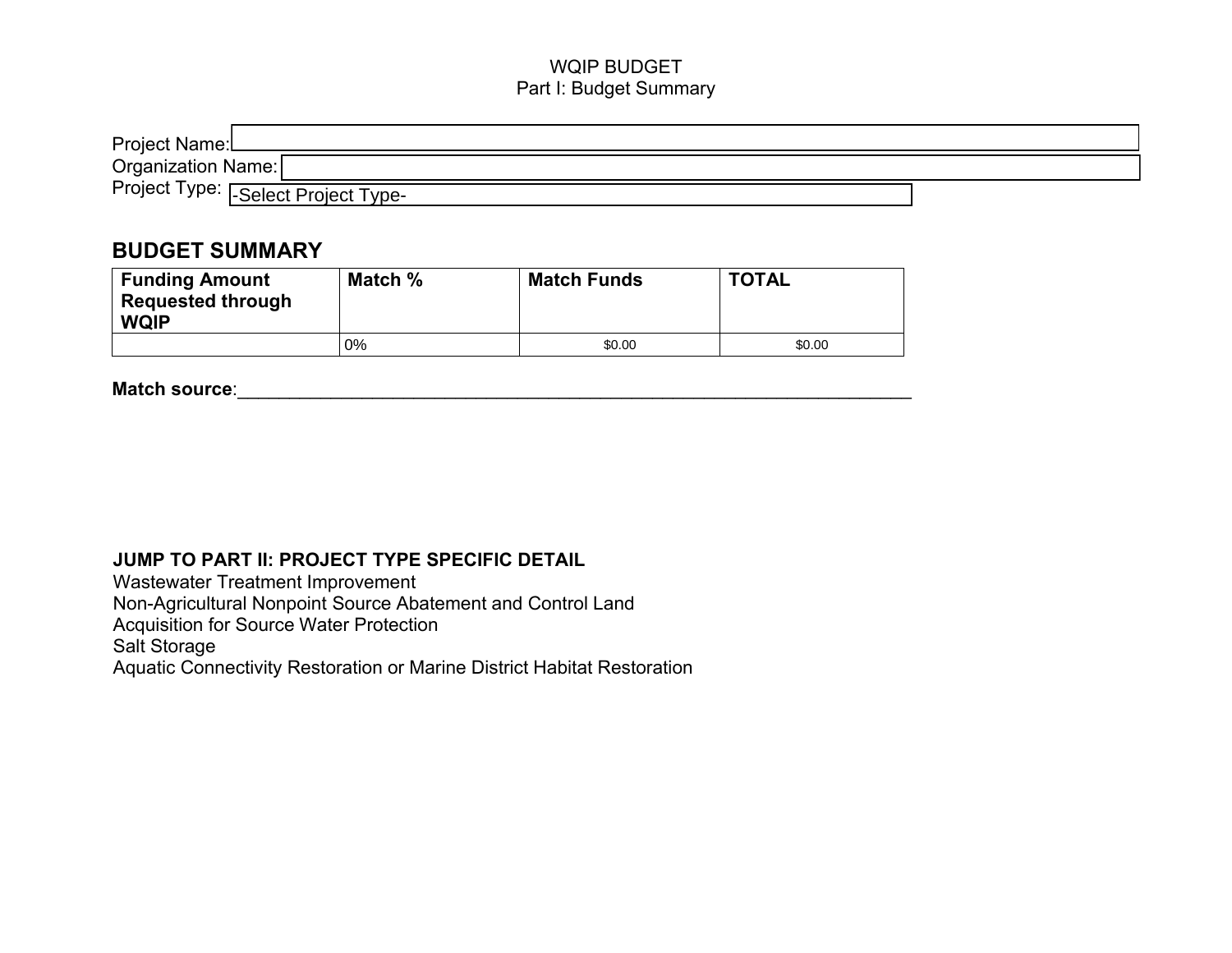# <span id="page-2-0"></span>**WASTEWATER TREATMENT IMPROVEMENT—***PAGE 1 of 1*

| <b>EQUIPMENT</b> |                             |        |  |  |
|------------------|-----------------------------|--------|--|--|
| Type             | Description related to WQIP | Amount |  |  |
|                  |                             |        |  |  |
|                  |                             |        |  |  |
|                  |                             |        |  |  |
|                  | <b>TOTAL</b>                | \$0.00 |  |  |

| CONTRACTUAL COSTS (CONSTRUCTION, EQUIPMENT, SUPPLIES/MATERIALS) |                                       |  |  |  |  |
|-----------------------------------------------------------------|---------------------------------------|--|--|--|--|
| Name (if known), and type                                       | Description related to WQIP<br>Amount |  |  |  |  |
|                                                                 |                                       |  |  |  |  |
|                                                                 |                                       |  |  |  |  |
|                                                                 |                                       |  |  |  |  |
| <b>TOTAL</b><br>\$0.00                                          |                                       |  |  |  |  |

| <b>CONSTRUCTION INSPECTION</b> |        |
|--------------------------------|--------|
| Description                    | Amount |
|                                |        |

|                                   |                       | <b>TOTAL</b>                | \$0.00 |
|-----------------------------------|-----------------------|-----------------------------|--------|
|                                   |                       |                             |        |
| <b>CONSTRUCTION INSPECTION</b>    |                       |                             |        |
| Description                       |                       | Amount                      |        |
|                                   |                       |                             |        |
|                                   |                       |                             |        |
| <b>SALARY AND FRINGE BENEFITS</b> |                       |                             |        |
| Organization                      | <b>Position Title</b> | Description related to WQIP | Amount |
|                                   |                       |                             |        |
|                                   |                       |                             |        |
|                                   |                       |                             |        |
|                                   |                       | <b>TOTAL</b>                | \$0.00 |
| <b>STOP</b>                       |                       |                             |        |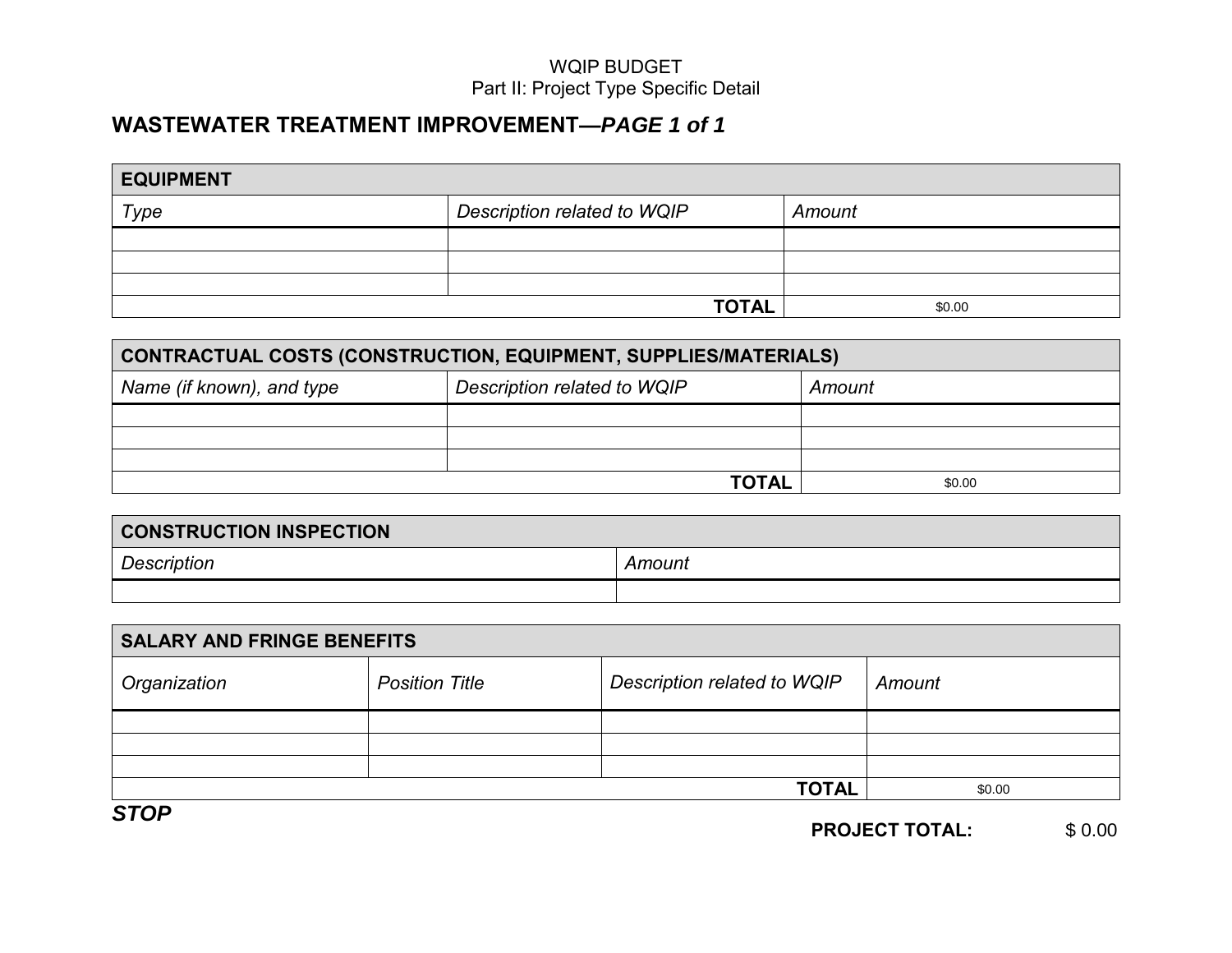## <span id="page-3-0"></span> **NON-AGRICULTURAL NONPOINT SOURCE ABATEMENT AND CONTROL—***PAGE 1 of 2*

| <b>EQUIPMENT AND EQUIPMENT OPERATING EXPENSES</b> |                                       |  |  |  |  |
|---------------------------------------------------|---------------------------------------|--|--|--|--|
| Type                                              | Description related to WQIP<br>Amount |  |  |  |  |
|                                                   |                                       |  |  |  |  |
|                                                   |                                       |  |  |  |  |
|                                                   |                                       |  |  |  |  |
| <b>TOTAL</b><br>\$0.00                            |                                       |  |  |  |  |

| PLANNING, DESIGN, ADMINISTRATIVE & CONSTRUCTION OVERSIGHT (total may not exceed 20% of grant amount) |                             |        |                                      |
|------------------------------------------------------------------------------------------------------|-----------------------------|--------|--------------------------------------|
| Type                                                                                                 | Description related to WQIP | Amount | Percent of requested grant<br>amount |
| Planning                                                                                             |                             |        | %                                    |
| Design                                                                                               |                             |        | $\%$                                 |
| Administrative                                                                                       |                             |        | $\%$                                 |
| <b>Construction oversight</b>                                                                        |                             |        | $\%$                                 |
| <b>TOTAL</b><br>$\%$<br>\$0.00                                                                       |                             |        |                                      |

| <b>CONTRACTUAL COSTS</b>                           |                             |        |  |  |
|----------------------------------------------------|-----------------------------|--------|--|--|
| Name (if known) and type of<br>contractual service | Description related to WQIP | Amount |  |  |
|                                                    |                             |        |  |  |
|                                                    |                             |        |  |  |
|                                                    |                             |        |  |  |
|                                                    | <b>TOTAL</b>                | \$0.00 |  |  |

**CONTINUE TO NEXT PAGE** *PROJECT TOTAL:* 

\$ 0.00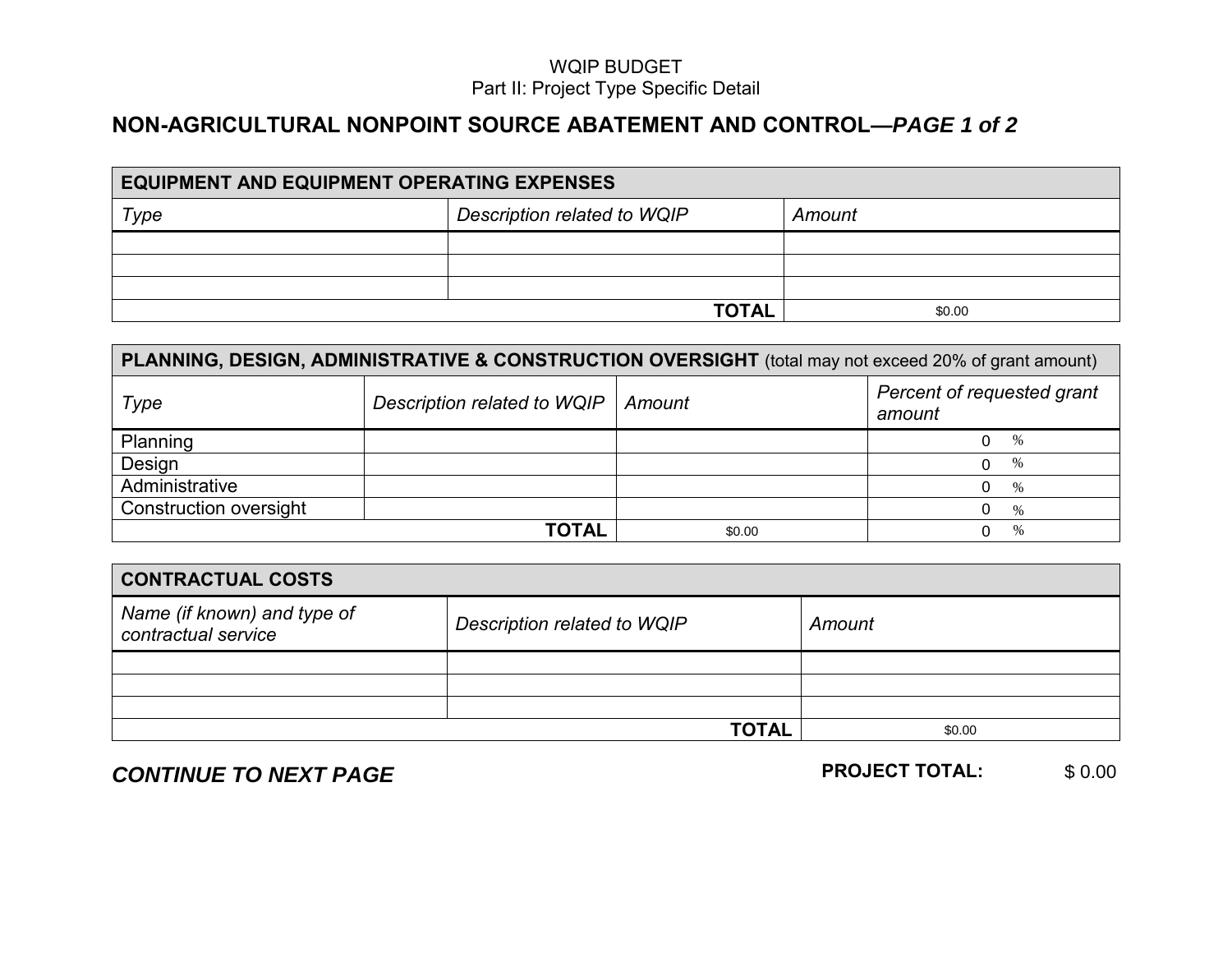# **NON-AGRICULTURAL NONPOINT SOURCE ABATEMENT AND CONTROL—***PAGE 2 of 2*

| <b>CONSTRUCTION INSPECTION</b> |  |  |  |
|--------------------------------|--|--|--|
| <b>Description</b><br>Amount   |  |  |  |
|                                |  |  |  |

| <b>CONSTRUCTION COSTS</b> |                                       |  |  |  |
|---------------------------|---------------------------------------|--|--|--|
| Type                      | Description related to WQIP<br>Amount |  |  |  |
|                           |                                       |  |  |  |
|                           |                                       |  |  |  |
|                           |                                       |  |  |  |
| <b>TOTAL</b><br>\$0.00    |                                       |  |  |  |

| <b>SALARY AND FRINGE BENEFITS</b> |                       |                             |        |
|-----------------------------------|-----------------------|-----------------------------|--------|
| Organization                      | <b>Position Title</b> | Description related to WQIP | Amount |
|                                   |                       |                             |        |
|                                   |                       |                             |        |
|                                   |                       |                             |        |
| <b>TOTAL</b>                      |                       |                             | \$0.00 |

|                             | <b>TOTAL</b> | \$0.00 |
|-----------------------------|--------------|--------|
|                             |              |        |
| <b>TRAVEL</b>               |              |        |
| Description related to WQIP |              | Amount |
|                             |              |        |
|                             |              |        |
|                             |              |        |
|                             | <b>TOTAL</b> | \$0.00 |

*STOP*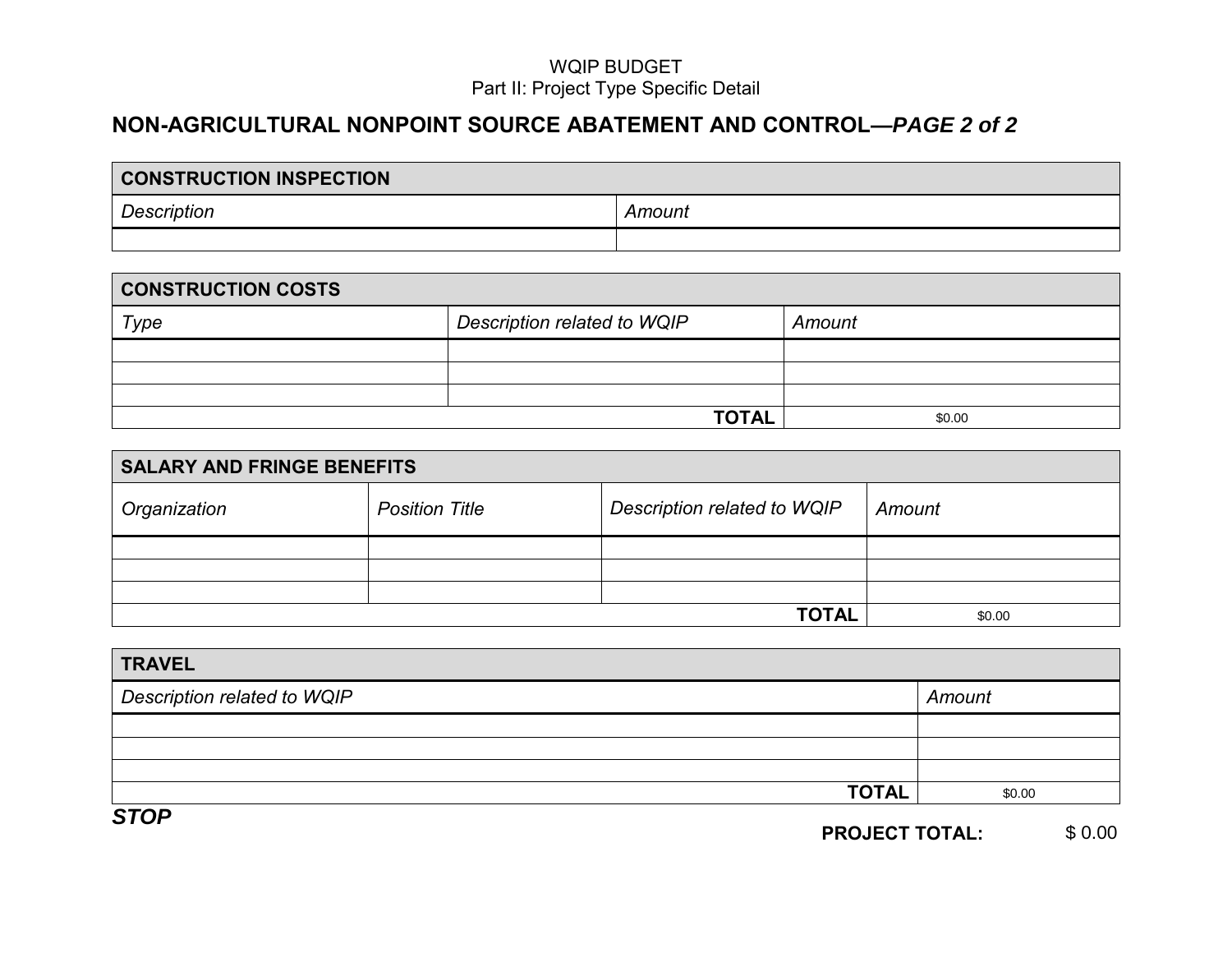## <span id="page-5-0"></span>**LAND ACQUISITION FOR SOURCE WATER PROTECTION—***PAGE 1 OF 2*

*If parcels have been identified, break out cost for each section by parcel*

# **VALUE OF LAND OR DEVELOPMENT RIGHTS BEING ACQUIRED** *Description/Parcel Name* **Amount** *Amount* **TOTAL** \$0.00

| <b>PERSONAL SERVICES &amp; PLANNING</b> (cannot exceed a total of 25% of grant amount) |                                       |                                         |                 |  |
|----------------------------------------------------------------------------------------|---------------------------------------|-----------------------------------------|-----------------|--|
| Type                                                                                   | Description related to<br><b>WQIP</b> | Percent of requested to<br>grant amount |                 |  |
|                                                                                        |                                       |                                         | $0 \frac{9}{6}$ |  |
|                                                                                        |                                       |                                         | $0^{96}$        |  |
|                                                                                        |                                       |                                         | ი %             |  |
| TOTAL<br>%<br>\$0.00<br>$\Omega$                                                       |                                       |                                         |                 |  |

|                                                    |                             |              | $0 \frac{9}{6}$       |        |
|----------------------------------------------------|-----------------------------|--------------|-----------------------|--------|
|                                                    |                             |              | $0^{96}$              |        |
|                                                    |                             |              | $0 \frac{9}{6}$       |        |
|                                                    | <b>TOTAL</b>                | \$0.00       | $0 \frac{9}{6}$       |        |
|                                                    |                             |              |                       |        |
| <b>CONTRACTUAL COSTS</b>                           |                             |              |                       |        |
| Name (if known) and type of<br>contractual service | Description related to WQIP |              | Amount                |        |
|                                                    |                             |              |                       |        |
|                                                    |                             |              |                       |        |
|                                                    |                             |              |                       |        |
|                                                    |                             | <b>TOTAL</b> | \$0.00                |        |
| CONTINUE TO NEXT PAGE                              |                             |              | <b>PROJECT TOTAL:</b> | \$0.00 |

# **CONTINUE TO NEXT PAGE** *PROJECT TOTAL:*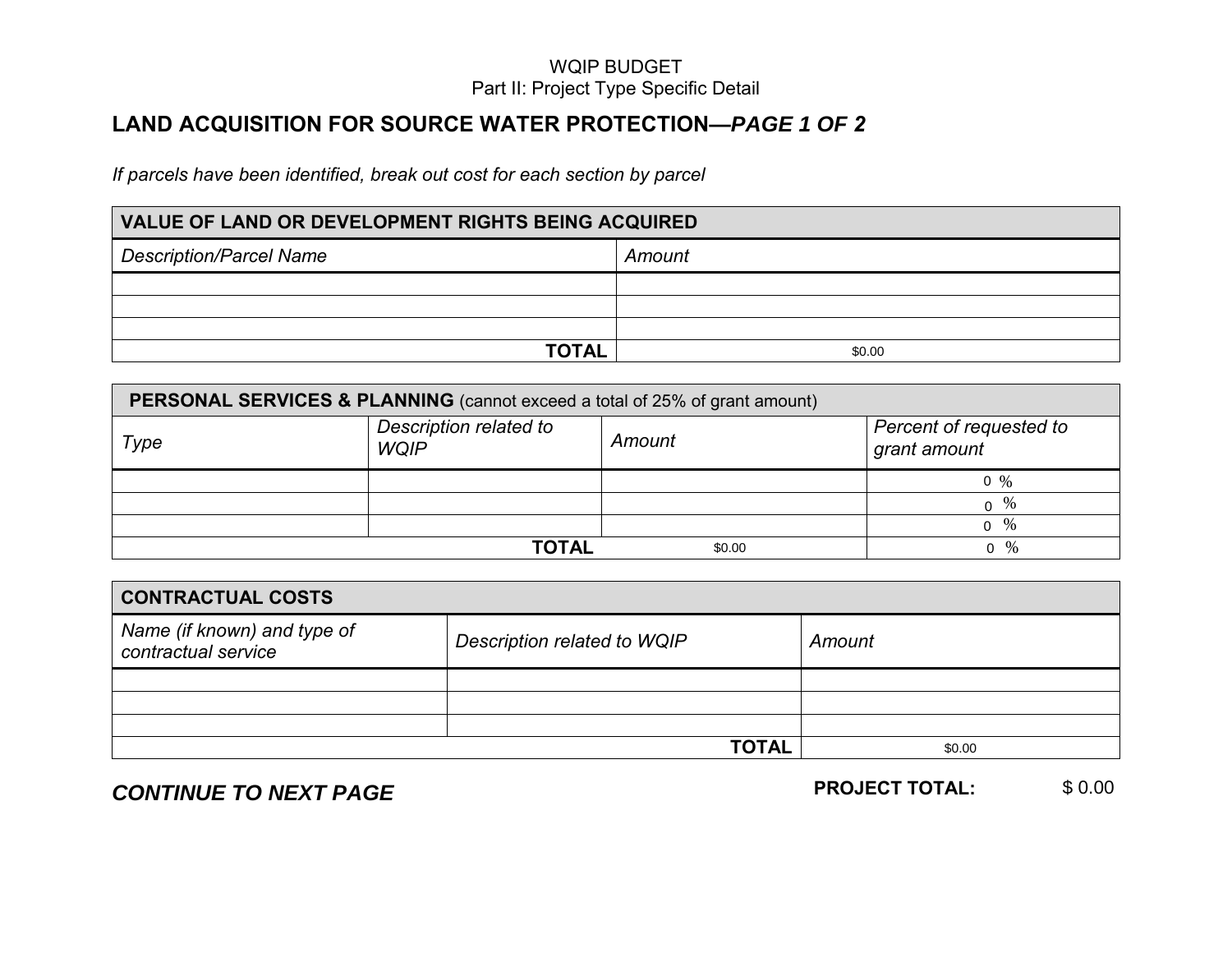## **LAND ACQUISITION FOR SOURCE WATER PROTECTION—***PAGE 2 OF 2*

| <b>TRAVEL</b>               |        |
|-----------------------------|--------|
| Description related to WQIP | Amount |
|                             |        |
|                             |        |
|                             |        |
| <b>TOTAL</b>                | \$0.00 |

**TRANSACTIONAL COSTS** (limited to title reports and title insurance; property surveys; appraisals; certified appraisal review; easement holder and landowner's legal fees to negotiate/close the conservation easement and to review title reports and, as necessary, prepare title curatives, filing fees or other closing costs; map and GIS/remote sensing data; Phase I environmental assessment; baseline documentation reports; stewardship or management plans; stewardship fee; project specific defense liability insurance fee; property taxes; state or local real estate transfer taxes)

| ∣ Type/Parcel Name | Description related to WQIP | Amount |
|--------------------|-----------------------------|--------|
|                    |                             |        |
|                    |                             |        |
|                    |                             |        |
|                    | <b>TOTAL</b>                | \$0.00 |

| RIPARIAN BUFFER, WETLAND RESTORATION, STREAMBANK STABILIZATION AND/OR FIELD DRAIN<br>RESTORATION COSTS (Streambank stabilization and/or field drain restoration cannot exceed 25% of grant amount) |                                                                               |        |               |  |
|----------------------------------------------------------------------------------------------------------------------------------------------------------------------------------------------------|-------------------------------------------------------------------------------|--------|---------------|--|
| <b>Type/Parcel Name</b>                                                                                                                                                                            | Percent of requested grant<br>Description related to WQIP<br>Amount<br>amount |        |               |  |
|                                                                                                                                                                                                    |                                                                               |        | %             |  |
|                                                                                                                                                                                                    |                                                                               |        | $\%$          |  |
|                                                                                                                                                                                                    |                                                                               |        | $\%$          |  |
|                                                                                                                                                                                                    | <b>TOTAL</b>                                                                  | \$0.00 | $\frac{0}{6}$ |  |

*STOP*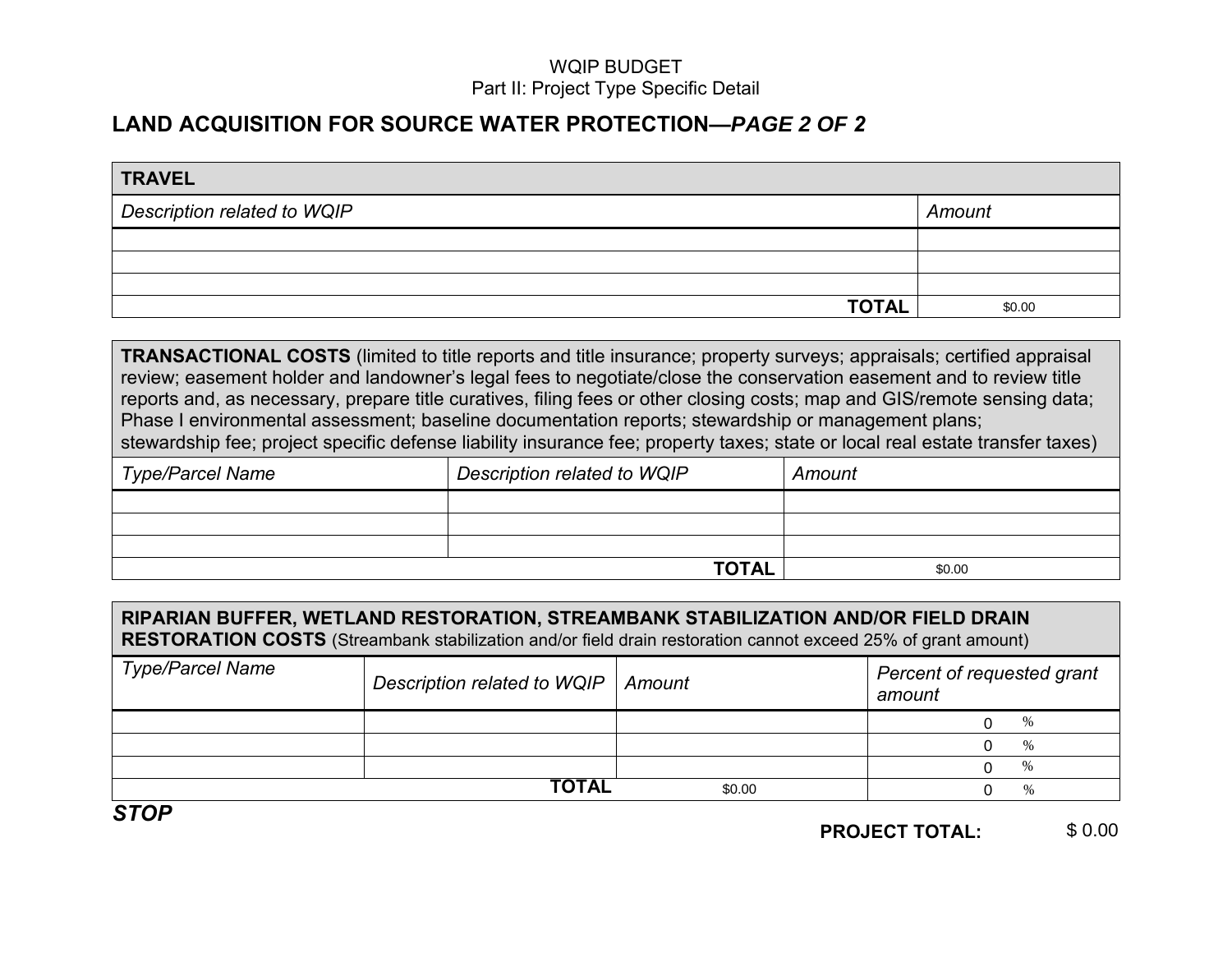## <span id="page-7-0"></span> **SALT STORAGE—***PAGE 1 OF 1*

| <b>CONSTRUCTION</b>    |                             |        |  |  |
|------------------------|-----------------------------|--------|--|--|
| Type                   | Description related to WQIP | Amount |  |  |
|                        |                             |        |  |  |
|                        |                             |        |  |  |
|                        |                             |        |  |  |
| <b>TOTAL</b><br>\$0.00 |                             |        |  |  |

| PLANNING, DESIGN, ADMINISTRATIVE & CONSTRUCTION OVERSIGHT (cannot exceed 20% of grant amount) |                             |                                                |               |
|-----------------------------------------------------------------------------------------------|-----------------------------|------------------------------------------------|---------------|
| Type                                                                                          | Description related to WQIP | Percent of requested grant<br>Amount<br>amount |               |
|                                                                                               |                             |                                                | $\%$          |
|                                                                                               |                             |                                                | $\%$          |
|                                                                                               |                             |                                                | $\frac{0}{0}$ |
| TOTAL<br>%<br>\$0.00                                                                          |                             |                                                |               |

*STOP*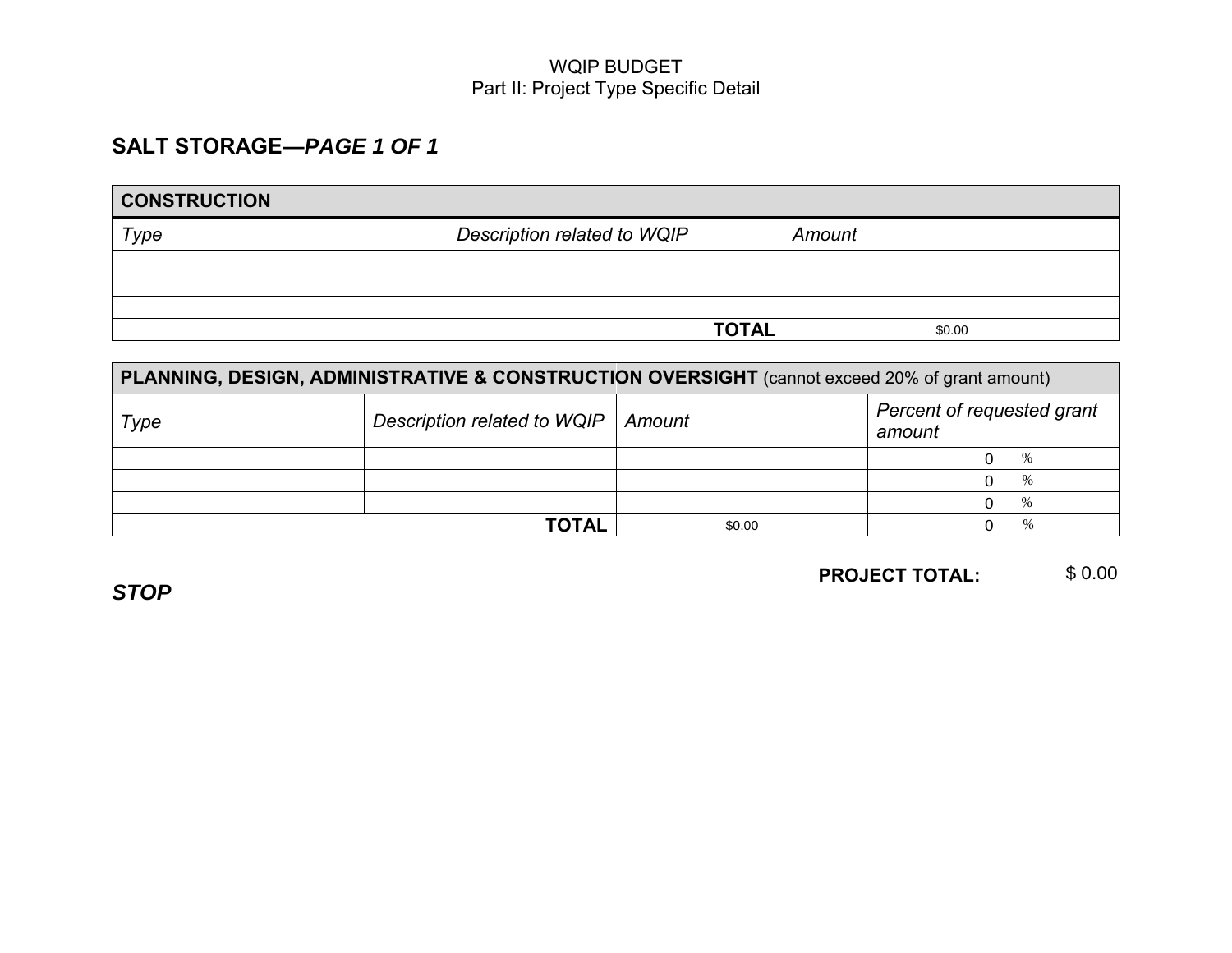## <span id="page-8-0"></span>**AQUATIC CONNECTIVITY RESTORATION or MARINE DISTRICT HABITAT RESTORATION—***PAGE 1 OF 2*

| <b>SALARY AND FRINGE BENEFITS</b> |                       |                             |        |  |
|-----------------------------------|-----------------------|-----------------------------|--------|--|
| Organization                      | <b>Position Title</b> | Description related to WQIP | Amount |  |
|                                   |                       |                             |        |  |
|                                   |                       |                             |        |  |
|                                   |                       |                             |        |  |
|                                   |                       |                             |        |  |
| <b>TOTAL</b>                      |                       |                             | \$0.00 |  |

| <b>CONTRACTUAL COSTS</b>                           |                             |        |  |
|----------------------------------------------------|-----------------------------|--------|--|
| Name (if known) and type of<br>contractual service | Description related to WQIP | Amount |  |
|                                                    |                             |        |  |
|                                                    |                             |        |  |
|                                                    |                             |        |  |
|                                                    | <b>TOTAL</b>                | \$0.00 |  |

| <b>TRAVEL</b>               |        |
|-----------------------------|--------|
| Description related to WQIP | Amount |
|                             |        |
|                             |        |
|                             |        |
| <b>TOTAL</b>                | \$0.00 |

# **CONTINUE TO NEXT PAGE PROJECT TOTAL:**

\$ 0.00